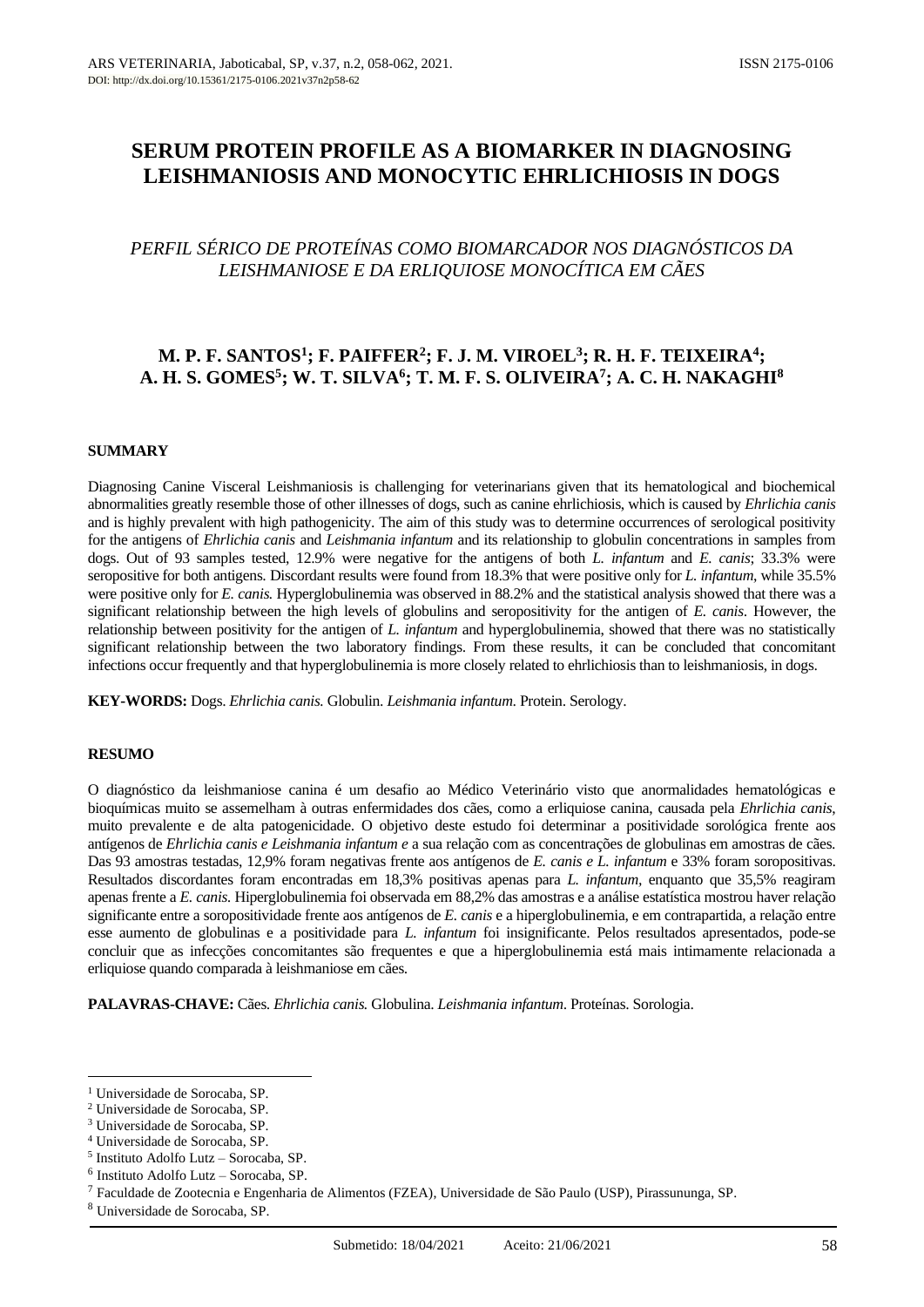## **INTRODUCTION**

Visceral leishmaniosis (VL) is a neglected tropical parasitic disease with high morbidity and mortality. The World Health Organization (WHO) has estimated that 1.3 million cases occur every year. It has been noted that VL is a reemerging disease, mainly in peripheral and central urban areas associated with worse infrastructure and poorer environments (MARCHI et al., 2019). The main vector responsible for transmission of the disease in Brazil is the phlebotomine sandfly *Lutzomyia* sp, which presents a broad distribution extending from Northeast to Southeast Region (ANDRADE-FILHO et al., 2017). In endemic areas, the prevalence of infection with *L. infantum* in dogs may reach 67%, but fewer than 10% of infected individuals show clinical signs (BAXARIAS et al., 2018).

The nonspecific clinical manifestations of visceral leishmaniosis in dogs may confound veterinarians, since these are common to several infectious diseases. Molecular tests can establish the correct diagnosis in symptomatic and asymptomatic dogs with VL (CARVALHO et al., 2018), but these tests are expensive and time consuming. The serum protein levels are important components of the immune system response that change in concentration due to the inflammatory process in dogs with infectious diseases (TOTHOVA et al., 2016). Determination of changes could be and indicative of potential diagnostic markers of some pathological conditions.

According to Castro et al. (2012), in case of canine VL, the albumin-globulin ratio in symptomatic animals is lower than in asymptomatic animals. However, several infectious diseases caused by agents that invade blood cells present similar clinical manifestations and this may lead to diagnostic confusion. There is therefore a need to seek serological tests of greater specificity, along with refinement of interpretation of these examinations. This is especially so, with regard to diagnosing canine visceral leishmaniosis (CVL), given that animals diagnosed with this disease in Brazil will be euthanized as a control measure, determined by the health authorities.

#### **MATERIAL AND METHODS**

#### **Samples**

Ninety-three blood samples from asymptomatics dogs were collected for an epidemiological survey of Canine Leishmaniosis in the municipality of Sorocaba, SP, Brazil (23° 30' 7" South; 47° 27' 28" West). This municipality is considered to present canine transmission of VL. All dogs had been naturally exposed to infection by *Ehrlichia canis* and *L. infantum,* because vectors *Rhipicephalus sanguineus* and *Lutzomyia longipalpis* are commom in this area. The present study had previously been approved by the Ethics Committee for Use of Animals in Research (CEUA-UNISO no. 129/2019). Blood samples were collected intravenously and serum was then obtained through centrifugation of the whole blood for 15 minutes at 1500 rpm. These samples were

then subjected to biochemical assays on serum proteins and to serological tests to detect anti-*Ehrlichia canis* and anti-*Leishmania infantum* antibodies.

#### **Assays on serum proteins and fractions**

Protein assays were performed on the serum samples using the biuret method (Bioclin® k-030) and albumin concentrations were assessed using the bromocresol green method (Bioclin ® k-040), in accordance with the kit manufacturer's instructions. Globulin values were obtained by subtracting the albumin value from the total protein total (KERR, 2002). Samples with concentrations greater than 5.1g/dl were considered to be hyperglobulinemic.

#### **Serological tests**

Indirect enzyme-linked immunosorbent assay (ELISA)

Anti-*E. canis* antibodies were detected using a canine immunological ELISA test kit for *Ehrlichia* (Imunodot Diagnósticos**®**). The technique was conducted in accordance with the manufacturer's instructions.

### TR-DPP® Dual Path Platform

To detect anti-*Leishmania infantum* antibodies, the qualitative immunochromatographic test produced by BioManguinhos (FIOCRUZ, BP) was used. The antigen for this test is the recombinant proteins K26/K39. The method recommended by the manufacturer was used in the present study.

The samples were divided into four groups (G1, G2, G3 and G4), as described below:

- G1: samples that were seronegative for the antigens of both *L. infantum* and *E. canis*
- G2: samples that were seropositive for the antigens of *L. infantum* and *E. canis*
- G3: samples that were seropositive for the antigen of *L. infantum* and seronegative for the antigen of *E. canis*
- G4: samples that were seronegative for the antigen of *L. infantum* and seropositive for the antigen of *E. canis*.

## **Statistical analysis**

The analysis on relationship of serological results to *E. canis* and *L. infantum* antigens, and the relationship of seropositive and increased globulins samples was done using the Fisher's Exact Test, in StatPlus from AnalystSoft Statistical Analysis Program. Version v7. The relationship was considered significant when p-value≤0.05.

### **RESULTS**

Among all the samples analyzed, 12 (12.9%) were negative for the antigens of both *L. infantum* and *E. canis* (G1); and 31 (33.3%) were seropositive for both antigens (G2). Discordant results were found from 17 samples (18.3%) that were positive only for *L. infantum* (G3), while 33 (35.5%) were positive only for *E. canis* (G4) (Table 1). No significant correlation was found between *L. infantum* and *E. canis* infection (p=0.381).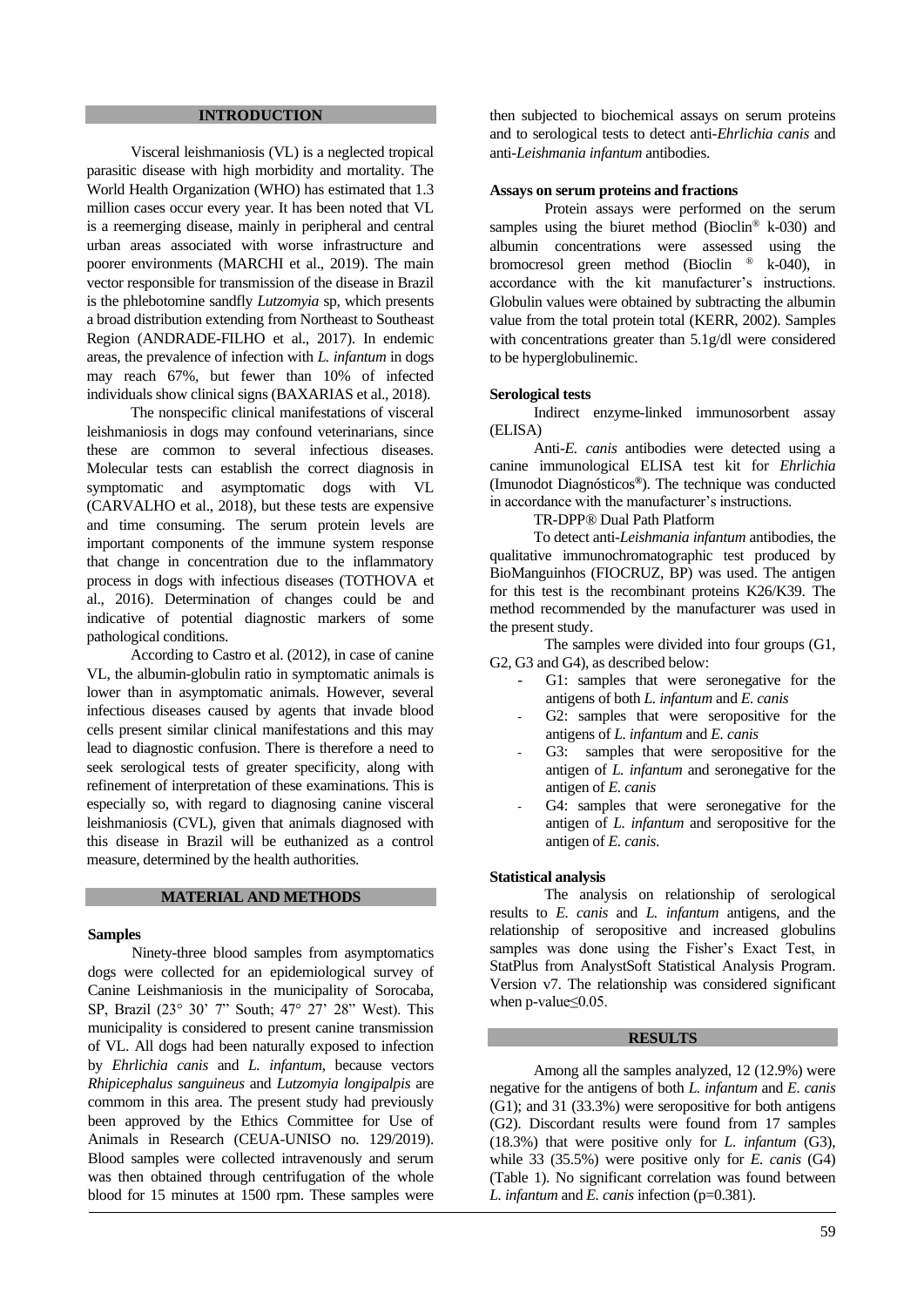**Table 1 -** Ninety-three blood samples from asymptomatic dogs that had been naturally exposed to infection by *Ehrlichia canis* and *Leishmania infantum* distributed into four groups (G1, G2, G3 and G4) according to serological reactions.

|              |          | E. canis |     |               |  |                |     |      |            |         |  |
|--------------|----------|----------|-----|---------------|--|----------------|-----|------|------------|---------|--|
|              |          | Negative |     |               |  | Positive       |     |      |            |         |  |
|              |          | G        | No. | $\frac{0}{0}$ |  | АT             | No. | $\%$ | Total      | p       |  |
| L. infantum  | Negative | - G1     | 12  | 12.9          |  | G4             | 33  | 35.5 | 45 (48.4%) | 0.38109 |  |
|              | Positive | G3       | 17  | 18.3          |  | G <sub>2</sub> | 31  | 33.3 | 48 (51.6%) |         |  |
| <b>Total</b> |          |          | 29  | 31.2          |  |                | 64  | 68.8 | 93 (100%)  |         |  |

G1: samples that were seronegative for the antigens of both *L. infantum* and *E. canis* ; G2: samples that were seropositive for the antigens of *L. infantum* and *E. canis*; G3: samples that were seropositive for the antigen of *L. infantum* and seronegative for the antigen of *E. canis;* G4: samples that were seronegative for the antigen of *L. infantum* and seropositive for the antigen of *E. canis*. p = p-value by Fisher's Exact Test

High globulin concentrations were observed in 73 (78.49%) of the 93 serum samples tested. Among the 12 samples of group G1 (co-negative samples), hyperglobulinemia was observed in 6 (50%) of them. This was also seen in 28 (90%) of the samples in group G2 (positive for both antigens tested). Analyses on groups G3 and G4 showed hyperglobulinemia in 10 (59%) among the samples positive only for *L. infantum* (G3), while in the 33 samples positive only for *Ehrlichia canis* the globulin levels were high in 29 (88%) of them, as shown in Figure 1.



G1: samples that were seronegative for the antigens of both *L. infantum* and *E. canis* ; G2: samples that were seropositive for the antigens of *L. infantum* and *E. canis* ; G3: samples that were seropositive for the antigen of *L. infantum* and seronegative for the antigen of *E. canis;* G4: samples that were seronegative for the antigen of *L. infantum* and seropositive for the antigen of *E. canis*.

**Figure 1 -** Comparision between hiperglobulinemic and normal samples tested for the antigens of *Ehrlichia canis* and *Leishmania infantum*, divided into four groups (G1, G2, G3 and G4) according to serological results.

The statistical analysis was done to evaluate if there is a relationship between seropositivity, to *L. infantum* or *E. canis* antigens, and globulins measurement. The results suggested that hyperglobulinemia was not correlated with the detection

of anti-*L. infantum* antibodies (p=1.000). On the other hand, the statistic result pointed out that the hyperglobulinemia was dependent of anti-*E. canis*  antibodies detections (p=0,00064) (Table 2).

**Table 2 -** Ninety-three blood samples from asymptomatic dogs that had been naturally exposed to infection by *Ehrlichia canis* and *Leishmania infantum* divided into hyperglobulinemic and normal globulinemic samples.

|                                       | Serology |     | Hyperglobulinemic | . . | Normal globulinemic | Total |       | p       |  |
|---------------------------------------|----------|-----|-------------------|-----|---------------------|-------|-------|---------|--|
|                                       |          |     | samples           |     | samples             |       |       |         |  |
|                                       |          | No. | %                 | No. | %                   | No.   | %     |         |  |
| L. infantum                           | Positive | 38  | 40.85             | 10  | 10.75               | 48    | 51.60 | 1.00000 |  |
|                                       | Negative | 35  | 37.65             | 10  | 10.75               | 45    | 48.40 |         |  |
| Total                                 |          | 73  | 78.50             | 20  | 21.50               | 93    | 100   |         |  |
| E. canis                              | Positive | 57  | 61.30             | 7   | 7.52                | 64    | 68.82 | 0.00064 |  |
|                                       | Negative | 16  | 17.20             | 13  | 13.98               | 29    | 31.18 |         |  |
| Total                                 |          | 73  | 78.50             | 20  | 21.50               | 93    | 100   |         |  |
| $p = p$ -value by Fisher's Exact Test |          |     |                   |     |                     |       |       |         |  |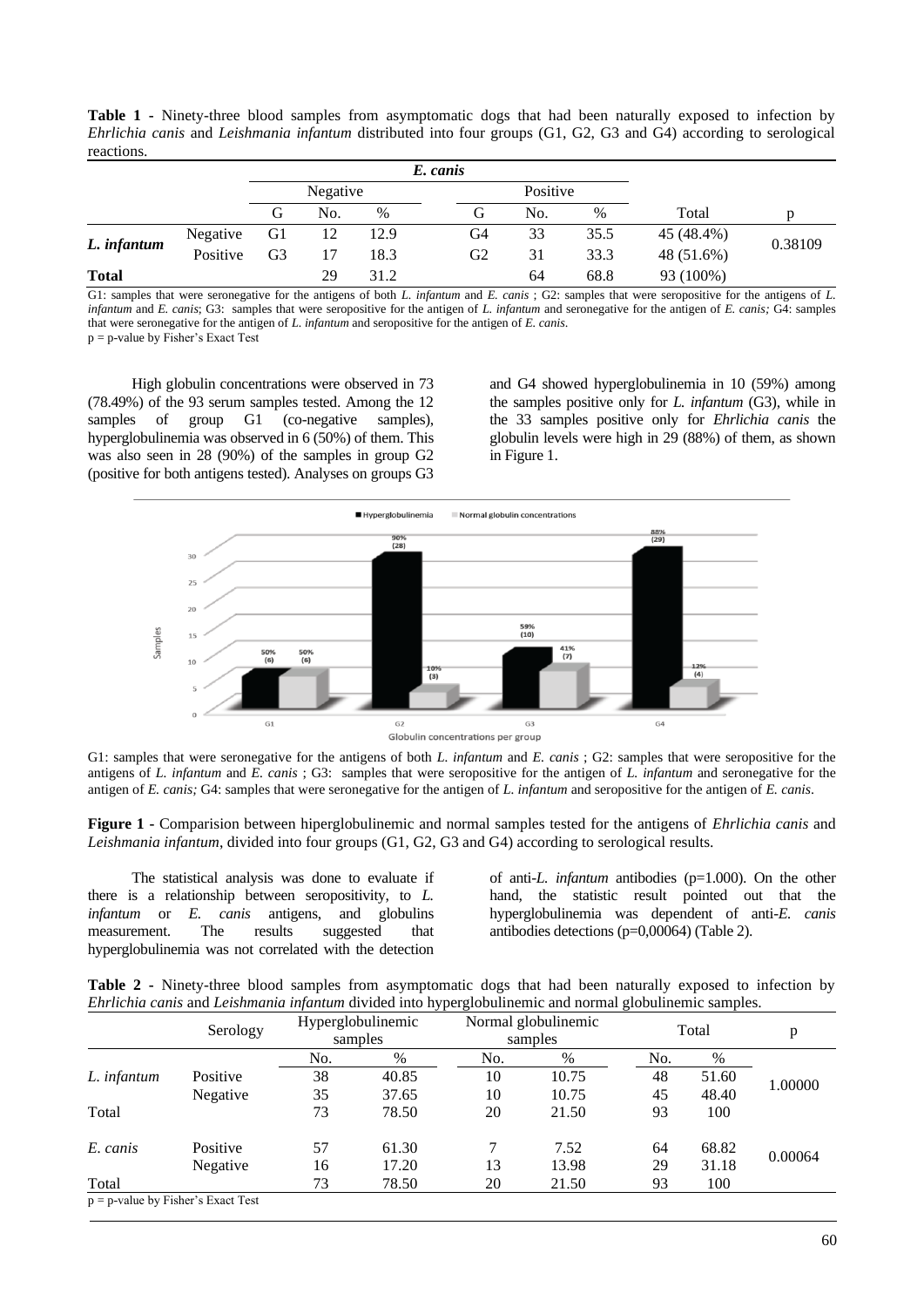## **DISCUSSION**

Similar clinical signs and laboratory test abnormalities between canine leishmaniosis and canine ehrlichiosis frequently give rise to diagnostic confusion and cause difficulty in differentiating between crossreactions and coinfections. In the present study, the concomitant positive reaction to *E. canis* and *L. caninum* antigens was observed in 33.3% samples, which was close to the prevalence that had been found in other areas from Brazil (OLIVEIRA et al. 2008; RIBEIRO et al., 2019). Despite the serpositivity to both antigens and the frequent presence of arthropod vectors *Lutzomyia longipalpis* and *Rhipicephalus sanguineus* (responsible for transmission of VL and canine ehrlichiosis respectively) in this region (DANTAS-TORRES & OTRANTO, 2014; ANDRADE-FILHO et al, 2017) there was not significant correlation between *L. infantum* and *E. canis* infection and therefore one disease do not increase the risk of another. However, it is important to emphasize that all dogs seemed to be asymptomatic then they could be infected previously or co-infected but in the incubation period at the time of the test. Both of these diseases are systemic and, when they occur together, the pathogenicity becomes worse. There is higher prevalence of clinical development of VL when it occurs together with canine ehrlichiosis because of the alterations to the host's immunological response that are observed (TOEPP et al., 2019).

Tests to detect IgG antibodies could not determine if the infection is in course or if it has already been resolved (PALTRINIERI et al, 2016), and cross-reactions with other agents have already been demonstrated through using ELISA (SANTAREM et al., 2020). However, Brazilian Health Programs considerer the serological tests results to determine the control strategy of canine leishmaniosis. KASZAK et al. (2015) compared serological tests for *E. canis, Babesia canis* and *L. infantum* and proved statistically that coinfection was more plausible than cross-reactions. They suggested that the explanation for this lay in the taxonomic classification of these species of pathogens, considering that *E. canis* is a bacterium while *B. canis* and *L. infantum* are protozoa. Coinfections were also explained by seropositivity found in other serological tests for *L. infantum* and *E. canis*  (OLIVEIRA et al., 2008; MEKUZAS et al., 2009).

Evaluation of serum proteins is a method that aids in diagnosing and monitoring various infections. In dogs with naturally-occurring VL albumin is considered a negative acute phase protein (APP), and when analyzed with others APP levels could help to identify animals in transition from one stage of leishmaniosis to another (CERON et al., 2018). Among the samples tested in the present study, it was observed that 78,50% presented serum protein concentrations that had been increased through hyperglobulinemia, and this finding was common to all the groups, but no relationship between this hyperglobulinemia and seropositivity for the antigen of *L. infantum* was observed. Some studies have indicated that hyperglobulinemia is frequently found due to polyclonal humoral immune response from B lymphocytes in *L. infantum* however, increased gamma-globulin levels may be due to other circulating antibodies, immune complexes

or, additionally, other molecules of similar mass (PALTRINIERI et al, 2016).

It should be emphasized that 90% of the sample that were concomitantly positive for *L. infantum* and *E. canis* presented hyperglobulinemia, which may have been associated with the immune response to the two agents or, especially, to infection by *E. canis*. High globulin concentrations presented a significant relationship with seropositivity for *E. canis*, corroborating with the findings of previous studies (MARCONDES et al. 2006) and may be associated with a monoclonal or polyclonal gammopathy in *E. canis* infections leading to a diminished albumin-globulin ratio *(*NETO, 2011; KATAOKA et al., 2008).

### **CONCLUSION**

Diagnosing VL remains a challenge, despite the various direct and indirect detection tests that are available. The nonspecific clinical signs, prolonged incubation period and high prevalences of vector-borne diseases in Brazil give rise to diagnostic confusion, especially in regions that are endemic for canine VL. From these results, it follows that concomitant infections occur frequently and that hyperglobulinemia is more closely related to infection by *E. canis* than to infection by *L. infantum*, however studies in other endemic area with another serologic and molecular tests are necessary.

#### **ACKNOWLEDGEMENTS**

We thank Programa de Iniciação Científica da Universidade de Sorocaba (UNISO) for financial support. We also thank the Veterinary Hospital of UNISO and the Instituto Adolfo Lutz (IAL) for sample tests support.

#### **REFERENCES**

ANDRADE-FILHO, J. D.; SCHOLTE, R. G. C.; AMARAL, A. L. G.; SHIMABUKURO, P. H. F.; CARVALHO, O. S.; CALDEIRA, R. L. Occurrence and probability maps of *Lutzomyia longipalpis* and *Lutzomyia cruzi* (Diptera: Psychodidae: Phlebotominae) in Brazil. **Journal of Medical Entomology**, v.54, n.5, p.1430-1434, 2017[. doi.org/10.1093/jme/tjx094.](https://doi.org/10.1093/jme/tjx094)

BAXARIAS, M.; ÁLVAREZ-FERNÁNDEZ, A.; MARTÍNEZ-ORELLANA, P.; MONTSERRAT-SANGRÀ, S.; ORDEIX, L.; ROJAS, A.; NACHUM-BIALA, Y.; BANETH, G; SOLANO-GALLEGO, L. Does co-infection with vector-borne pathogens play a role in clinical canine leishmaniosis? **Parasites & Vectors**, v.11, p.135, 2018. [https://doi.org/10.1186/s13071-018-](https://doi.org/10.1186/s13071-018-2724-9) [2724-9](https://doi.org/10.1186/s13071-018-2724-9)

CARVALHO, F. L. N.; [RIBOLDI,](https://pubmed.ncbi.nlm.nih.gov/?term=Riboldi+EO&cauthor_id=29477155)E. O.; [BELLO,](https://pubmed.ncbi.nlm.nih.gov/?term=Bello+GL&cauthor_id=29477155) G. L.; [RAMOS,](https://pubmed.ncbi.nlm.nih.gov/?term=Ramos+RR&cauthor_id=29477155)R. R.; [BARCELLOS,](https://pubmed.ncbi.nlm.nih.gov/?term=Barcellos+RB&cauthor_id=29477155) R. B.; [GEHLEN,](https://pubmed.ncbi.nlm.nih.gov/?term=Gehlen+M&cauthor_id=29477155) M.; HALON, M.L.; ROMÃO, P.T.R.; DALLEGRAVE, E.; ROSSETTI, M.L. Canine visceral leishmaniasis diagnosis: a comparative performance of serological and molecular tests in symptomatic and asymptomatic dogs.